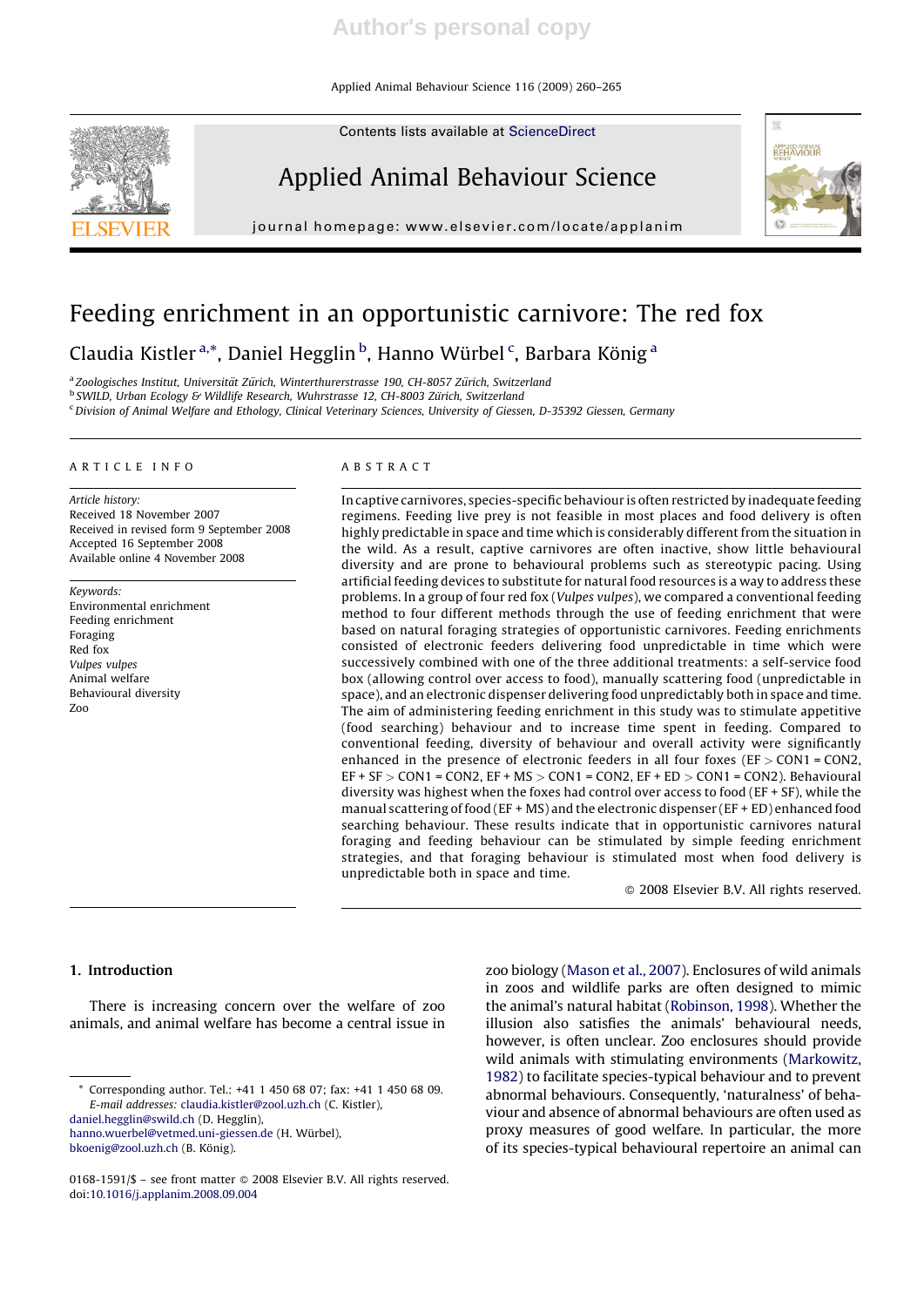express, the better the enclosure is assumed to satisfy the animal's behavioural needs (Markowitz and LaForse, 1987; Shepherdson et al., 1993; Bashaw et al., 2003; Wechsler, 2007). 'The ability to perform most natural patterns of behaviour' is also one of the essential five freedoms listed by the Farm Animal Welfare Council (1993). However, others have argued that naturalness of behaviour is a poor measure of animal welfare (Dawkins, 2006). Indeed, not all behaviours seem essential for the well being of captive animals, as for example escaping from a predator, infanticide, or coping with natural obstacles (Hughes and Duncan, 1988; Veasey et al., 1996; Stauffacher, 1998; Dawkins, 2006).

Foraging behaviour is undeniably an essential part of all animals' lives. Under natural conditions, animals often spend most of their active time searching for food, as foraging is generally time consuming and the animals' activity phases are adapted to the foraging needs imposed by their habitats (Herbers, 1981; Shepherdson et al., 1993). In wild carnivores, the availability of food is typically unpredictable both in space and time, so they have to use specific skills to locate and exploit food resources. In contrast, feeding of captive carnivores is often predictable in space and time, and foraging is limited to food intake. Therefore, feeding enrichment based on the animals' natural foraging strategies may be crucial for the well being of captive carnivores (Lindburg, 1998; Bashaw et al., 2003).

Depending on their food spectrum, carnivores use a variety of foraging strategies. Foxes (Vulpes sp.) are opportunistic carnivores with a wide trophic niche. They exploit various food sources of which vegetables or fruit can make up a large part (Lucherini and Crema, 1994). Such food is persistently searched for, and sometimes skilfully exploited, especially by animals living in or near settlement areas (Contesse et al., 2004). Thus, feeding enrichments may be particularly beneficial to opportunistic carnivores such as captive foxes.

Previous work in captive carnivores has used a variety of feeding enrichment strategies. Artificial moving prey elicited natural hunting behaviour in servals (Felis serval) and cheetahs (Acinonyx jubatus) (Markowitz and LaForse, 1987; Williams et al., 1996). In European wildcats (Felis s. sylvestris) automatic electronic feeders elicited natural hunting behaviour and prevented behavioural disturbances (Hartmann-Furter, 2000), whereas feeders which had to be opened by margays (Leopardus wiedii) did not elicit appetitive behaviour (Gusset et al., 2002). In tigers (Panthera leo), stereotypic behaviour was decreased by manipulable feeders (Jenny and Schmid, 2002). In lemurs (Eulemur fulvus albifrons, Hapalemur griseus) overall activity and locomotor behaviour was increased when food was offered in self-service food boxes (Sommerfeld et al., 2006). Hiding food in the enclosure reduced stereotypic behaviour in black bears (Ursus americanus) and increased searching behaviour in bush dogs (Speothos venaticus) (Carlstead et al., 1991; Ings et al., 1997).

Based on these findings, we studied four different feeding enrichments in a group of four red foxes housed in a near-tonatural outdoor enclosure to test for their effects on foraging and feeding activity and on behavioural diversity compared to conventional feeding. We hypothesised that the foxes

would be most active and their behaviour most diverse, when food was presented unpredictably in space and time, and when it was most difficult (time consuming) to find. To test this hypothesis, we varied foraging demand and predictability of food in space and time by using electronic feeders (food unpredictable in time) either (i) alone or in combination with (ii) a self-service food box (unpredictable in time plus time-consuming manipulation), (iii) scattered and hidden food (unpredictable in time and space plus time-consuming), or (iv) an electronic dispenser (highly unpredictable in time and space plus time consuming). We predicted that general activity and behavioural diversity would increase from treatment (i) through treatment (iv).

#### 2. Materials and methods

#### 2.1. Subjects and housing

The study was conducted between March and June 2005 in an outdoor enclosure at Langenberg wildlife park near Zürich, Switzerland. The enclosure was not accessible to visitors, but designed as a test enclosure for a new exhibit planned for foxes in the public part of the park.

The study subjects formed a group of four adult red foxes, two males and two females, which were unrelated to each other. All had been found as cubs in 2002, and had since lived together in the test enclosure. The outdoor enclosure spanned an area of 300  $m<sup>2</sup>$  of natural soil covered with grass and other plants. It was furnished with various structures such as resting places of different kinds, shrubs, hedges composed of small firtrees, trees suitable for climbing, heaps of stones and earth, a wooden den and two artificial dens. Interference in dens by humans never occurred during the observation periods in order to provide the animals with a secure place to retreat.

#### 2.2. Feeding treatments

The foxes were fed daily except on Saturdays when they fasted. In all feeding treatments, the daily diet consisted of 400 g of meat (freshly killed rats or small pieces of meat), 200 g of fruits, and 200 g of dried dog food, raisins, sunflower seeds and nuts.

Five different feeding treatments were used throughout the study.

- In feeding treatment one (conventional, CON), all food was given at once always at the same time (0930 h) and in the same place. Food supply was therefore predictable in time and space.
- In feeding treatment two (electronic feeders, EF), three computercontrolled electronic feeders (Hartmann-Furter, 2000) were located at three different sites (separated by approx. 10 m) inside the enclosure. Each of the three feeders contained one third of the meat ration, two feeders additionally contained fruits, dried dog food, raisins, sunflower seeds and nuts. From the feeder with meat only, food was catapulted out of the food box when the shutter opened because the food was tied to an elastic cord fixed to the branch of a nearby tree. The other two feeders dropped the food down to the ground upon opening the shutter. Each feeder was opened once every day and opening times were randomly distributed over the day between 10:00 h and 18:00 h. Food supply was therefore predictable in space, but unpredictable in time.
- In feeding treatment three (electronic feeders plus self-service food box, EF + SF), a wooden self-service food box was installed in addition to the three electronic feeders. The box was held 80 cm above the ground by a rope attached to a pole, and was filled with nuts, dried dog food and sunflower seeds (25% of the daily diet). Upon manipulating a handle, the food inside the box fell through a small whole to the ground. The remaining food was distributed across the three electronic feeders, which were operated as described above. Therefore, food supply was again predictable in space, with 75% of the food supply being unpredictable in time, and 25% of the food supply being accessible by performing a specific manipulation.
- In feeding treatment four (electronic feeders plus manually scattered and hidden food, EF + MS), 100% of nuts, dried dog food, raisins and sunflower seeds, 20% of meat, and 50% of fruits were manually scattered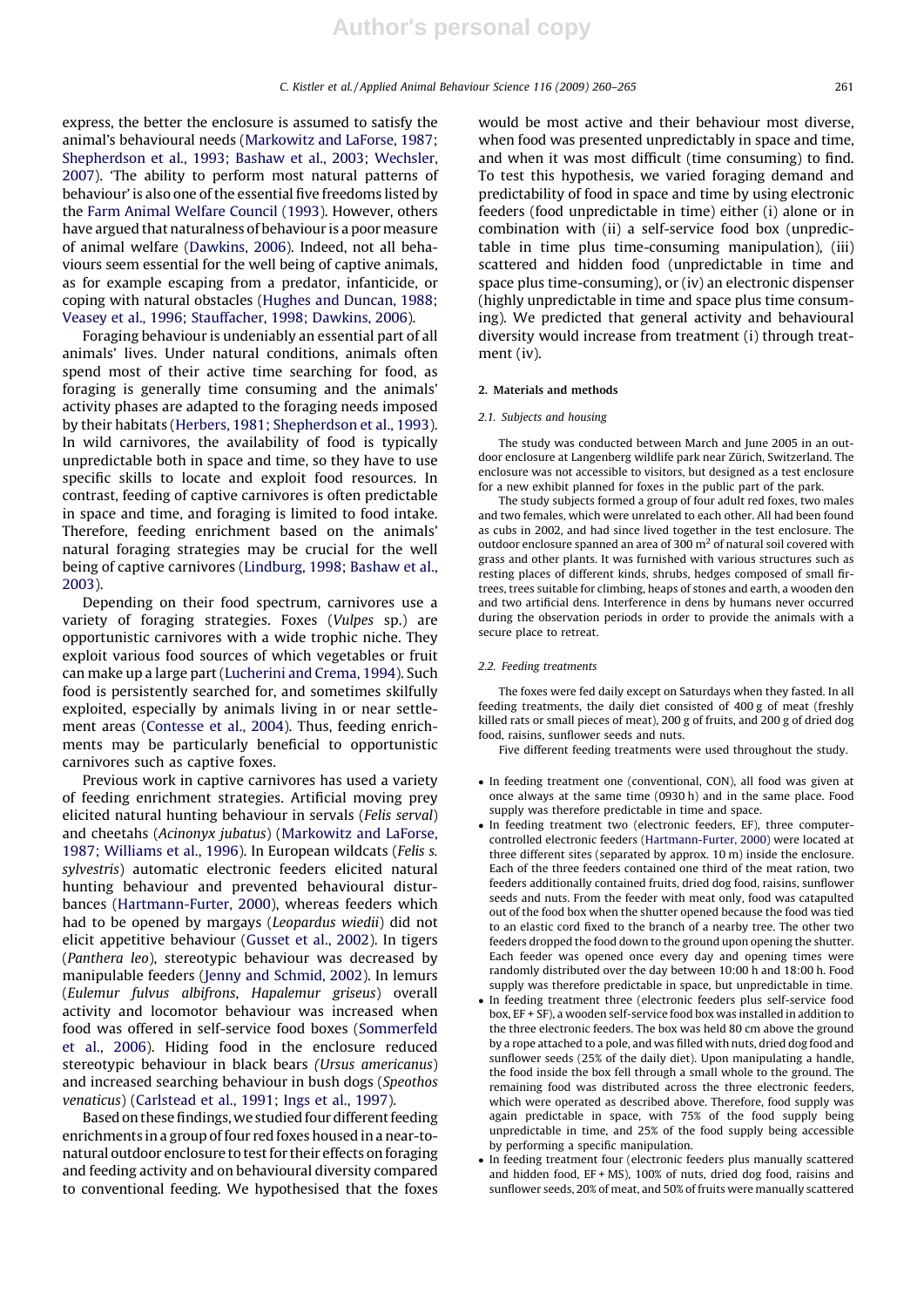and hidden in the enclosure. 80% of the meat and 50% of the fruits were distributed across the three electronic feeders, which were operated as described above. Thus, about half of the food supply was predictable in space, but unpredictable in time, while the other half was unpredictable both in space and time and, therefore, required additional foraging time.

-In feeding treatment five (electronic feeders plus electronic dispenser, EF + ED), an electronic dispenser was installed in addition to the three electronic feeders. The dispenser consisted of a plastic tub, with a distributor placed inside to partition the food into small portions and an analogue timing device. The mechanism activating the distributor was started by the timer. On activation, the distributor released a small amount of food, which fell onto a fast rotating disk and from there was dispersed within a radius of about six metres from the dispenser. The device was filled with nuts, dried dog food and sunflower seeds (25% of the daily diet). It was placed at the same location as the self-service food box and food was provided in eight portions every day at times that were different from the times when the electronic feeders released food. The electronic feeders were filled with the remaining 75% of meat, fruit and raisins. This treatment provided the highest degree of temporal and spatial unpredictability, and like treatment four (EF + ED) required additional foraging time.

Throughout the study, food was placed inside the different devices half an hour before the observation started in the morning.

#### 2.3. Experimental design and data recording

The foxes were presented with the four different feeding enrichments in a fixed order: EF, EF + SF, EF + MS, and EF + ED, and conventional feeding was presented before (CON1) and after (CON2) the feeding enrichments. Each of the six treatments lasted two weeks. The first week was used to habituate the foxes to the new feeding treatment. During the second week, data were collected on five days for four hours each day from 10:00 to 11:00 h, 12:00 to 13:00 h, 14:00 to 15:00 h and from 16:00 to 17:00 h. Behavioural data were collected by direct observations from an elevated hide with the aid of binoculars. The foxes were used to the observer's presence on the hide.

Prior to the study, ad libitum sampling over a period of 14 days served to establish a detailed ethogram that was complemented by information from the literature (Tembrock, 1957, 1982). All behaviours were grouped into one of eleven functional categories: exploration, monitoring, food searching, food-acquisition, feeding, resting, escape behaviour, other forms of locomotion (walking, trotting, gallop and jumping), comfort behaviour, social behaviour (socio-positive and socio-negative), and social behaviour during feeding bouts. Stereotypic behaviour or extended aggression did not occur during these pilot observations.

During the main study, focal animal sampling was used to assess behavioural diversity, while general activity was assessed using scan sampling. Thus, during each observation hour, each fox was continuously observed during six consecutive periods of 2.5 min (in total 15 min), whereby each behaviour was recorded only once. The order in which the four individuals were observed was kept the same throughout the day but was randomised between days. In addition, instantaneous observations at 2.5 min intervals were conducted to scan general activity. Activity was defined as all behaviours except resting and sleeping.

#### 2.4. Data analyses

To quantify behavioural diversity, the number of behaviours per functional category was summed up over the total observation time per feeding treatment. Based on these numbers, the Shannon index of diversity H (Shannon and Weaver, 1949) was calculated as

$$
H=-\sum(p_i\ln p_i),
$$

where  $p_i$  is the relative abundance of each functional category, calculated as the proportion of behavioural elements of a given functional category to the total number of behavioural elements of all functional categories:  $n_i/N$ . The index was calculated per feeding treatment and per individual. It increases with increasing numbers of functional categories, and as the relative representation of each functional category becomes more even. Lower indices represent lower behavioural diversity. To quantify activity, the number of active behaviours was summed up over total observation time per feeding treatment and per individual, and the proportion of active behaviour was calculated. To establish time budgets, behaviours of functional categories were summed up per hour and per feeding treatment for all individuals. Functional categories were combined into the following main categories: Exploration (locomotion, exploring, monitoring), food (food searching, food acquisition, feeding, social food), other (comfort, escape, and social behaviour), and resting. Overall mean percentage of main categories was calculated per feeding treatment.

A Friedman-test (Zar, 1999) was used to test significant differences in individual behaviour between the six feeding treatments for all parameters. In the case of overall significance ( $p < 0.05$ ), post-hoc test after Conover (Conover, 1980) was used to compare single feeding treatments. SPSS (Version 13.0 for Windows) was used for statistical tests.

## 3. Results

#### 3.1. Effects of feeding enrichment on behavioural diversity

Diversity of behaviour differed significantly between feeding treatments ( $\chi^2$  = 15.571, p = 0.001, df = 5, n = 4; Fig. 1), with the lowest indices found during the first conventional feeding. Behavioural diversity was increased during all enriched feeding treatments, and declined again during the final conventional feeding. Peak median diversity occurred during the treatment allowing for self manipulation of access to food  $(EF + SF)$ . Post-hoc comparisons revealed that all feeding enrichments differed significantly from both the conventional feeding treatment presented in the beginning and at the end of the experiment  $(EF > CON1 = CON2, EF + SF > CON1 = CON2, EF + MS >$  $CON1 = CON2$ ,  $EF + ED > CON1 = CON2$ ). Furthermore, the diversity index in the EF + SF treatments was significantly higher than in the three other feeding enrichments (all differences  $p \leq 0.05$ ). All four individuals showed the same pattern over the course of the experiment.

# 3.2. Effects of feeding enrichment on activity

Overall activity differed significantly between the different feeding treatments ( $\chi^2$  = 16, p = 0.001, df = 5,  $n = 4$ ; Fig. 2), with the lowest activity found during the first conventional feeding treatment. Activity was increased during feeding enrichment treatments, and decreased again during the final conventional feeding. Peak median activity occurred during the treatment when food presentation was most unpredictable in time and space (EF + ED). Post-hoc comparisons revealed that all feeding enrichments differed significantly from both the conventional feeding treatment at the beginning and at the end of the experiment  $(EF > CON1 = CON2, EF + SF > CON1 = CON2, EF + MS >$  $CON1 = CON2, EF + ED > CON1 = CON2$ ). Furthermore, activity during EF + SF was significantly lower than during  $EF + MS$  and  $EF + ED$  ( $EF + SF < EF + MS = EF + ED$ ).

Fig. 3 shows the activity budget of the group during feeding treatments. During CON1 and CON2, active mean time spent was 14% and 26%, respectively. Exploration and food related behaviour increased during all four enriched feeding treatments. Mean percentage of exploration ranged between 21% during EF + SF and 29% during EF and EF + ED. Mean percentage of food related behaviour increased continuously from 10% during EF to 22% during EF + ED. Other behaviours (comfort, flight and social behaviour) increased during EF, EF + SF, and EF + MF, but decreased again during EF + ED.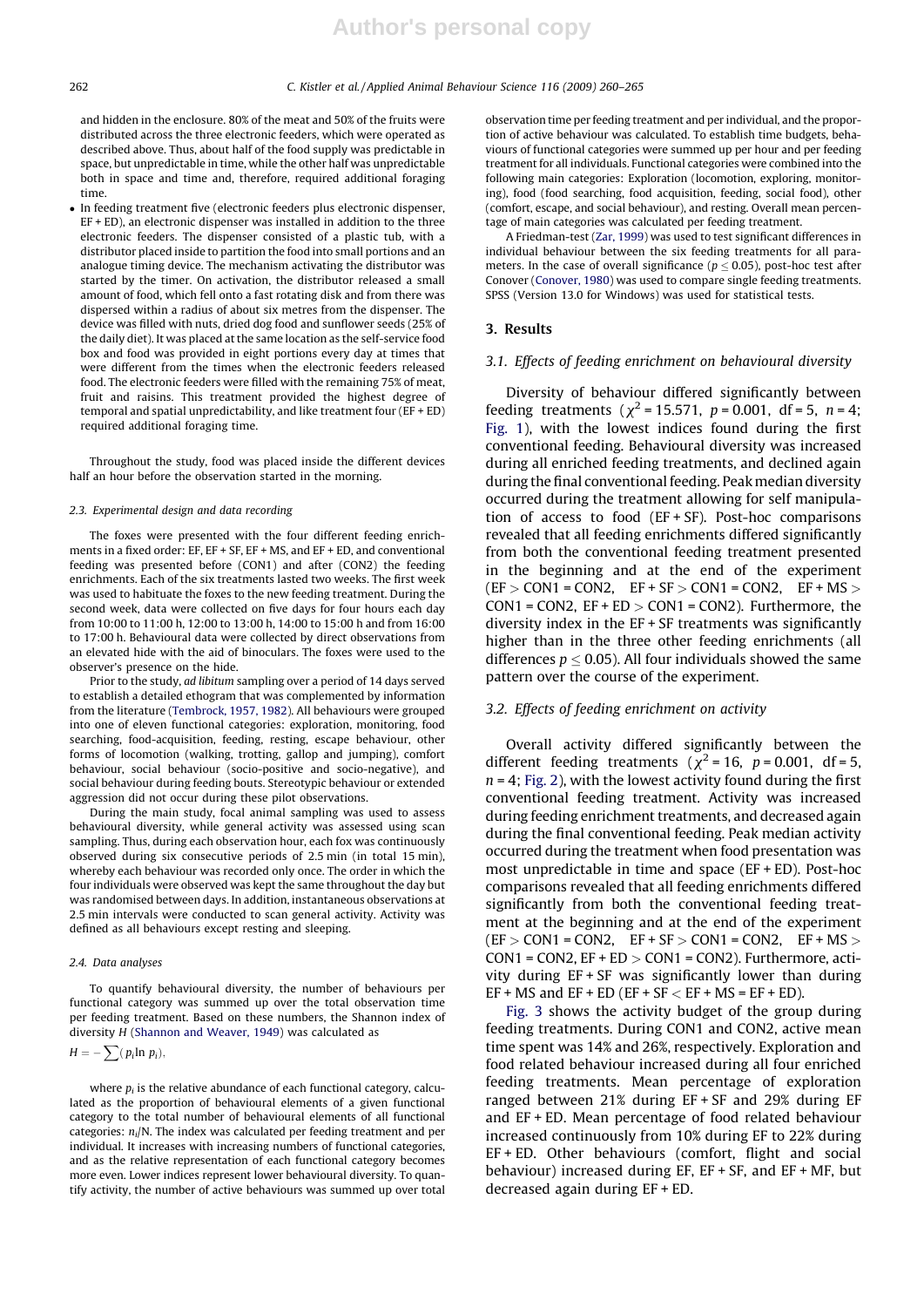C. Kistler et al. / Applied Animal Behaviour Science 116 (2009) 260–265 263



Fig. 1. Individual behavioural diversity during conventional feeding and different feeding enrichment treatments. Values of Shannon diversity index of four red foxes (two males, m1, m2, and two females, f1, f2) and overall median are shown. Lower indices represent lower behavioural diversity, and higher indices represent higher behavioural diversity. EF = electronic feeders, SF = self-service food box, MS = manually scattered and hidden food, ED = electronic dispenser. CON1 and CON2 = conventional feeding before and after feeding enrichments, respectively.

# 4. Discussion

Consistent with our predictions, all four feeding enrichments significantly enhanced individual behavioural diversity and activity of the four red foxes compared to a conventional feeding treatment. Our findings indicate that any kind of temporal and/or spatial unpredictability in the presentation of food has a stimulating effect on the foxes' behaviour.

In all enriched feeding treatments, behavioural diversity was increased in all functional categories, except resting. Behavioural diversity was highest when the foxes were able to manipulate access to food (EF + SF). However, three of the four foxes showed the highest absolute numbers of behavioural elements when the spatial and temporal unpredictability of food was highest (EF + ED). Unpredictability of feedings can cause enhanced abnormal or agonistic behaviour prior to feedings (Waitt and Buchanan-Smith,



Fig. 2. Activity (% of observation time) of four red foxes (two males, m1, m2, and two females, f1, f2) during conventional feeding and different feeding enrichment treatments, EF = electronic feeders, SF = self-service food box, MS = manually scattered and hidden food, ED = electronic dispenser. CON1 and CON2 = conventional feeding before and after feeding enrichments, respectively.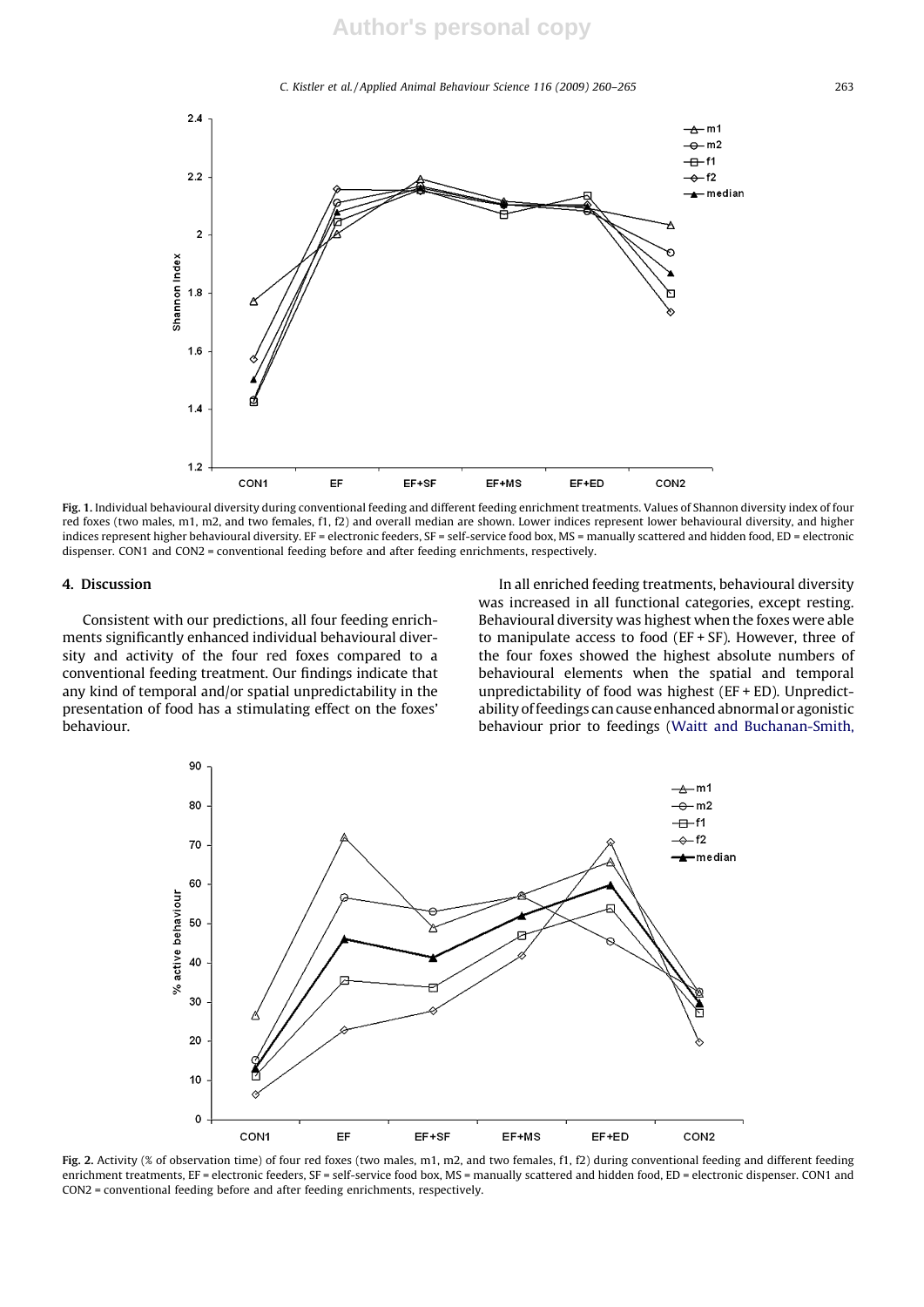264 C. Kistler et al. / Applied Animal Behaviour Science 116 (2009) 260–265



Fig. 3. Activity budget (overall mean + SE) of the fox group during conventional feeding and feeding enrichment treatments. Main categories are exploration (locomotion, exploration, monitoring), food (food searching, food acquisition, feeding, social food), other (comfort, escape, and social behaviour). EF = electronic feeders, SF = self-service food box, MS = manually scattered and hidden food, ED = electronic dispenser. CON1 and CON2 = conventional feeding before and after feeding enrichments, respectively.

2001). It is assumed that this is connected with unreliable signals caused by caretakers. As in this study feeding times were not linked to the caretakers' presence no external unreliable signals occurred. The foxes never showed any signs of behavioural disturbances such as stereotypes or extended aggression. Thus, all feeding enrichments induced higher activity and a greater diversity of behaviour without causing behavioural problems. Since the diurnal pattern of activity of wild red foxes varies greatly depending on the diurnal pattern of food availability (Zabel and Taggart, 1989; Cavallini and Lovari, 1991; Ricci et al., 1998) and human activity (Lucherini et al., 1995; Gloor, 2002), feeding enrichment during daylight hours appears to be an adequate form of enrichment in red foxes.

During both the initial and final conventional feeding treatment, resting was high in all four foxes. Providing food once daily at a particular time is common in zoos and wildlife parks due to operating schedules (Carlstead, 1991; Carlstead et al., 1991; Shepherdson et al., 1993; Hartmann-Furter, 2000). In our study animals, this treatment hardly stimulated any food searching behaviour. General activity was considerably higher in all feeding enrichments. While the type of feeding enrichment did not affect levels of general activity, however, the proportion of food related behaviour such as food searching or food acquiring increased the most during the feeding treatment with the highest spatial und temporal unpredictability (EF + ED). Here, the foxes repeatedly browsed the enclosure. Furthermore, food items such as nuts, sunflower seeds and dog food are of small size, and finding them in the natural vegetation is time consuming. Along with food related behaviour there was an increase in exploratory behaviour such as locomotion and monitoring behaviour. The least amount of exploratory behaviour was elicited when the foxes had control over access to food items concentrated in a selfservice food box (EF + SF). Although food related behaviour such as manipulative food acquiring behaviour increased, the foxes were less active compared to treatments when

food was provided spatially and temporally unpredictable  $(EF + MS, EF + ED)$ .

Because the four foxes belonged to one group, we could not randomise the order of feeding enrichments across individuals. Therefore, the trend towards increased exploration and food related behaviour with increasing unpredictability of food presentation is confounded by test order. However, the foxes adapted quickly to feeding conditions during the habituation weeks before data were collected and no differences were found in the foxes' responses to the first and last conventional feeding regime. Therefore, it is unlikely that the differences between feeding treatments are explained by test order effects alone. Furthermore, the four subjects may have influenced each other in their behaviour. However, foxes are solitary foragers and do not monopolise food resources (Macdonald, 1988). Therefore, our findings are likely to generalise beyond this specific study group.

In accordance with other studies on feeding enrichment in captive carnivores (e.g. Carlstead et al., 1991; Hartmann-Furter, 2000; Bashaw et al., 2003; Sommerfeld et al., 2006), our results indicate that feeding enrichments based on natural activity patterns and feeding strategies can effectively stimulate species-specific behaviour. Increased activity and behavioural diversity induced by feeding enrichments are also likely to reflect improved well being, although independent evidence based on more direct measures of well-being is needed to confirm this.

# Acknowledgements

We thank Christian Stauffer and the staff from Wildpark Langenberg for providing the facilities and equipment necessary for conducting this study. We are grateful to Dr. Fabio Bontadina, Dr. Sandra Gloor and Marianne Hartmann for their helpful comments. This work was supported by the Haldimann-Foundation, Zürcher Tierschutz, Paul Schiller Foundation, Goethe-Foundation